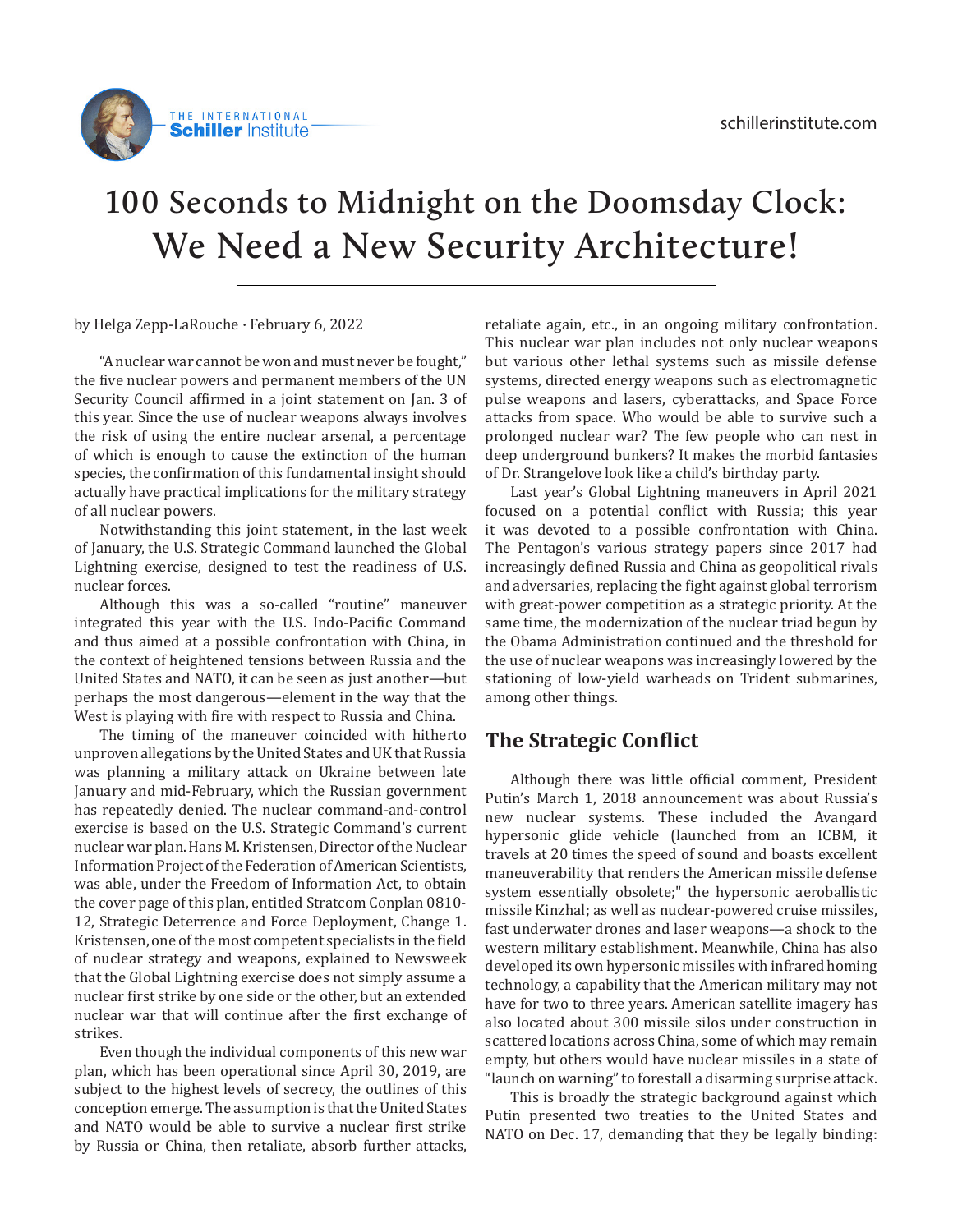no further eastward expansion of NATO, and no offensive weapon systems stationed on Russia's borders; plus guarantees that Ukraine would not be admitted to NATO.

Unlike many trans-Atlantic politicians and media outlets, Gen. Harald Kujat, the former Inspector General of the German Armed Forces, believes that the gathering of some 120,000 Russian troops near the Ukrainian border some of them, however, hundreds of kilometers away—is not indicative of an impending attack on Ukraine, but that Russia wants to demonstrate strength with this threatening backdrop in order to force negotiations with the U.S.A. and NATO on an equal footing.

So far, the United States and NATO have refused to make any commitments on Putin's key demands, and appear only willing to make what Russia considers secondary commitments on new disarmament talks. Putin has announced "military-technical measures" in the event of a definitive refusal. In view of the fact that the stationing of potentially offensive weapon systems in the vicinity of the Russian borders in connection with NATO's eastward enlargement—this includes, for example, the Aegis missile defense system stationed in Poland and Romania—created a situation for Russia comparable to the stationing of Soviet missiles in Cuba, the question arises as to what these "measures" might look like.

The American Russia expert Gilbert Doctorow suspects that they could include the stationing of nuclear-armed SS-26 Iskander-M short-range missiles in Belarus and Kaliningrad in order to threaten the NATO front-line states and eastern Germany in return. He further suspects Russia may plant sea-launched hypersonic Zircon nuclear-armed cruise missiles off the coast of Washington, D.C., which Russian experts have previously said could destroy the American capital so quickly the President would not have time to board Air Force One to escape. Theoretically, the Zirkon hypersonic missiles could, of course, also be used anywhere on the seven seas and are very difficult for conventional air defense to detect and intercept in view of their velocity—nine times the speed of sound—and maneuverability in flight.

So it is only logical that the Bulletin of the Atomic Scientists' Doomsday Clock on Jan. 20, 2022 showed only 100 seconds to midnight. That's only about a minute and a half until the nuclear apocalypse. Even though, since the escalation of the Ukraine crisis, after a deep sleep of almost 40 years, the anti-war movement has issued a whole series of appeals, public calls and open letters—most recently from 100 organizations in the U.S.A. demanding that President Biden de-escalate the tensions with Russia—the enormous extent of the threat has by no means penetrated the public consciousness

## **Uncertainty about the Causes**

But even among most Westerners who recognize the imminent danger, there is a lack of clarity about the underlying causes of the existential danger to human

existence. They are to be found, on the one hand, in the systemic character of the crisis of the neoliberal financial system, which has now entered its hyperinflationary final phase; and on the other hand, in the claim of the financial establishment in the City of London, Wall Street and Silicon Valley to a unipolar world in which only the power interests of this establishment determine what shall happen in the "rules-based order."

The dilemma now arises from an opposing dynamic. Since the paradigm shift of August 1971, prophetically recognized by Lyndon LaRouche—when Nixon effectively ended the Bretton Woods system by abolishing fixed exchange rates and thus paving the way for speculative profit maximization—there has been an increasing shift in the trans-Atlantic world away from investments in the productive physical economy and towards speculation in increasingly exotic derivative-based financial products, of which the most recent folly is "shifting the trillions" into the Green New Deal.

From the standpoint of the physical economy this policy—of making investments in industries with the lowest possible energy-flux density—ultimately represents an extensive destruction of capital, just like investments in the military production of weapon systems and the army. The fact that this effect is usually not recognized has to do with the confusion about monetary values, money vs. real wealth, and the illusion that the share values of listed companies say something about the productivity of the economy. Of course, it is in the interest of the yacht-owning billionaires, some of whom have long since acquired condominiums in deep-seated bunkers in Australia and elsewhere, that the bubble economy be sustained for as long as possible, even as the proportion of the population that is impoverished continues to increase, and the middle class shrinks.

When the Soviet Union dissolved in 1991 and the trans-Atlantic establishment, despite all warnings—for example from Pope John Paul II—succumbed to the fantasy of having "won" the Cold War, and interpreted the "end of history" to mean that the whole world must now subject itself to the neoliberal rules-based order, there was no longer any need to keep any promises made to Russia not to expand NATO eastward. The whole spectrum of instruments for cementing the unipolar world was used: regime change, either through color revolutions or "humanitarian" wars against all governments that held other values. Victoria Nuland publicly boasted that the State Department had spent \$5 billion on NGOs in Ukraine alone, which initially led to the 2004 "Orange Revolution." When President Yanukovych refused to join the EU Association Agreement in late 2013, not least because the EU is fully linked to NATO in terms of treaties and security, the not-so-democratic side of the rules-based order came to the fore in the form of the Nazi Maidan coup of February 2014. This did not result in any annexation of Crimea by Putin, but rather a referendum by the people of Crimea, who wanted to withdraw from Kiev's fascist policies. Even then, Putin stated that the West was actually concerned with containing Russia and that, if not in Ukraine, they would have found another excuse for doing so.